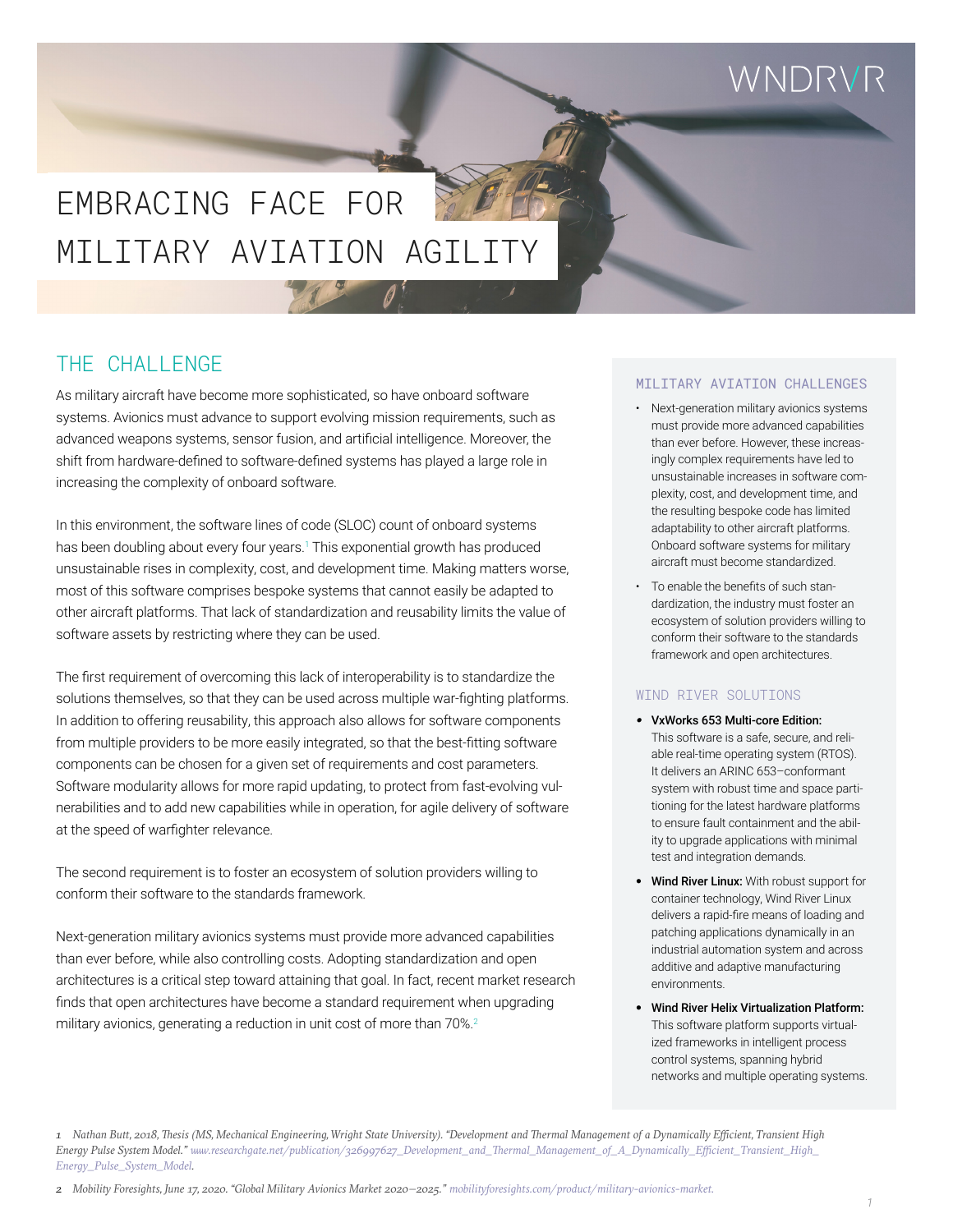### THE APPROACH

Integrated modular avionics (IMA) emerged in the 1990s as a standardization approach for reducing the cost and complexity of developing, integrating, and maintaining airborne software systems. This approach has dramatically reduced costs in the development of recent commercial aircraft, including the Airbus A380 and the Boeing 787 in the late 2000s. At present, the military avionics segment is working to emulate and improve upon those commercial successes for U.S. Department of Defense (DoD) aircraft.

The [Open Group Future Airborne Capability Environment \(FACE™\)](https://www.opengroup.org/face)

defines a standards-based reference architecture for that purpose. It is governed by the FACE Consortium (of which Wind River® is a Principal Member), which includes members from government, industry, and academia. The FACE reference architecture increases interoperability, portability across DoD hardware platforms, and component reuse by defining design principles such as standardized interfaces across modular software. It signals an end to the practice of creating single-use software for each aircraft model, replacing that approach with a common operating environment where software developers can, theoretically, create and deploy applications for use across any military aviation system.

A critical function of the FACE Consortium is to enable the software ecosystem built to support the FACE architecture. That enablement includes tools and processes to verify and certify conformance with the FACE technical standard. Once a software product receives its certification of FACE conformance, it is included in the FACE Registry, which was created for that purpose. These components are referred to as "units of conformance" (UoCs), and architects may choose several UoCs to include with a given avionics solution.

To achieve FACE conformance under the safety, safety-extended, or security profiles, avionics solutions must specify a partitioned operating environment to prevent interference between workloads. This requirement is particularly relevant for mixed-criticality systems as well as for isolation that minimizes disruption when replacing modular software components. Hardware-based isolation between processing cores must typically be augmented by software measures at the operating system (OS) and virtualization levels, which are provided by FACE-conformant products from Wind River.

Several Wind River products — including VxWorks® 653 Multi-core Edition, Wind River Linux, and Wind River Helix™ Virtualization Platform — have achieved FACE conformance, building a software foundation for avionics providers as they work to build their own FACE-conformant solutions. Accompanying tools enhance software quality and accelerate time-to-market. Wind River Workbench development suite, based on Eclipse, enables rapid development, testing, and debugging. Wind River Simics<sup>®</sup> simulates anything from a chip up to an entire system, automating software testing and eliminating hardware dependencies.

### VxWorks 653 Multi-core Edition

The market-leading VxWorks 653 real-time operating system (RTOS) is in use aboard more than 80 civilian and military aircraft, including the Boeing 787 Dreamliner, the Airbus A400M, and the Northrop Grumman UH-60V Black Hawk avionics upgrade. It was the first product to conform to the FACE 2.1 Technical Operating System Segment Safety Base Profile, on March 15, 2017. VxWorks 653 Multi-core Edition is the platform of choice for FACEconformant solutions that have strict safety and ARINC 653 timeand space-partitioning requirements across multi-core hardware. As a standards-based RTOS, VxWorks ensures portability across hardware and airborne platforms, reducing costs.

#### Wind River Linux

On July 29, 2020, Wind River Linux became the first and only Linux to achieve FACE 3.0 conformance for the General Purpose Profile of the Operating System Segment. This standards-based foundation  $-$  fully compliant with POSIX® 1003.1-2008  $$ facilitates accelerated development of reliable, high-performance, secure, FACE-conformant avionics systems. Built for a modern cloud-native development environment, Wind River Linux provides rich support for containers, including Kubernetes and Docker.

### Helix Platform for Aerospace and Defense

A real-time embedded Type 1 hypervisor, Helix Platform is conformant to the FACE 3.0 Security and Safety Base profiles of the Operating System Segment. Based on the VxWorks product line, Helix Platform enables applications running on multiple OSes with mixed criticality and diverse certification requirements to be consolidated on the same hardware platform. In addition to being OS-agnostic, Helix Platform operates across a broad range of hardware, including CPUs from Intel, NXP, and Xilinx.